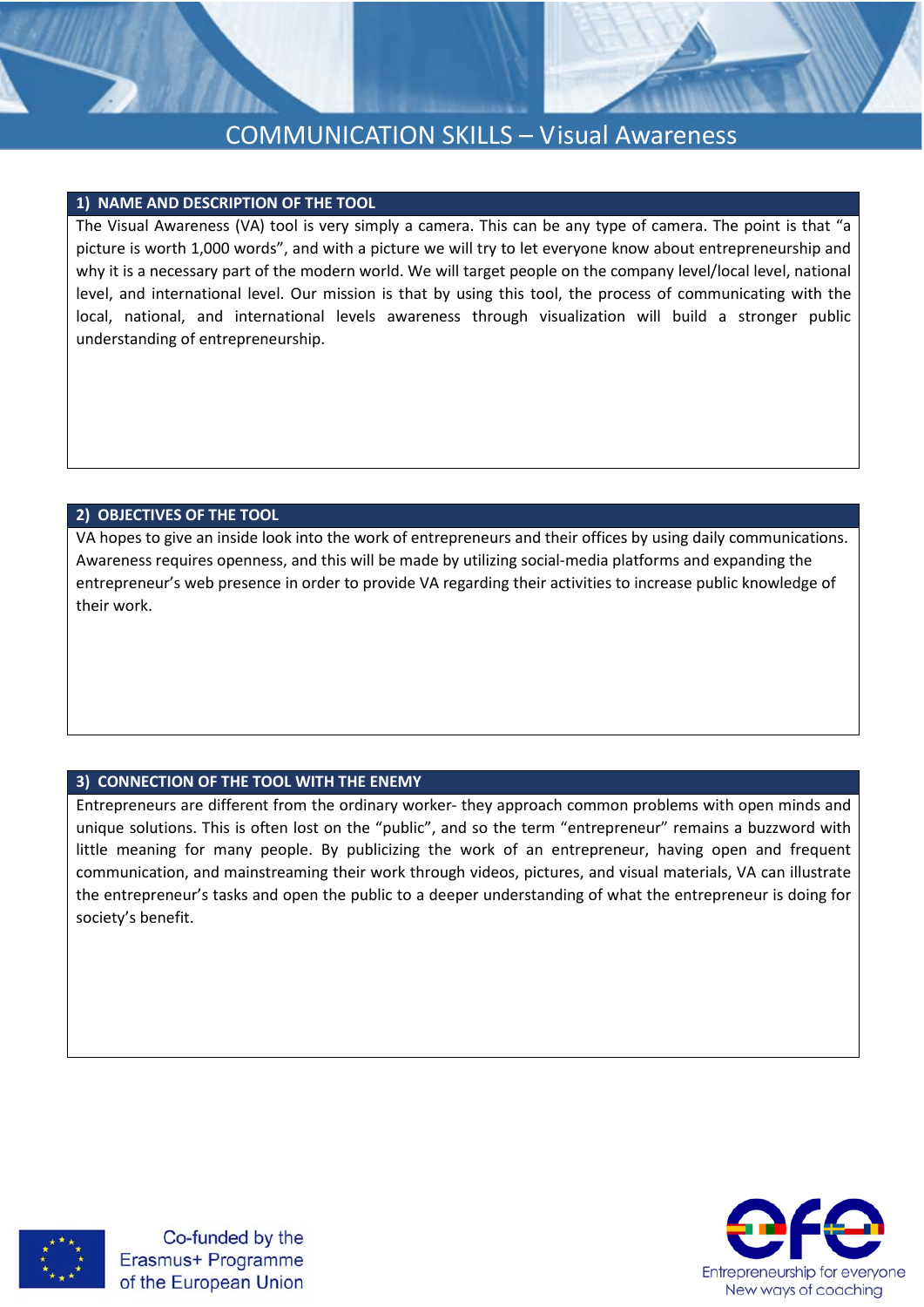# COMMUNICATION SKILLS – Visual Awareness

#### **4) RESOURCES & MATERIALS**

A person, a camera, and a web platform are necessary to conduct a VA campaign. The person does not necessarily need to be a trained photographer. But they do need to have a passion for pictures and a strong knowledge of taking pictures with a purpose. In connection, the person does not need to be a social media "guru", but they do need to understand the basics of common social media platforms and understand how to build a following to utilize the potential benefits of VA.

#### **5) IMPLEMENTATION OF THE TOOL**

- Step 1: Weekly Planning: 1 hour. This should take place in the form of a meeting between the VA expert, the writer, and the management/entrepreneur. The long-term goals for communicating information should be discussed and reiterated, along with a weekly plan. The weekly plan should consist of a five-day sketch with particular activities for each day. The "activities" should utilize specific platforms, and part of the weekly planning is determining which platforms on which days to build consistency in posting and strengthen the communication channels.
- Step 2: Daily Planning: 30 minutes. A review of the weekly plan should tell the VA expert which platforms to post on, what visual material should be posted, and what to add to posts (i.e., tagging people or organizations). All that is left is for the VA expert to consult the plan and carry out the work.
- Step 3: 30 minutes: A daily review of visual materials posted from the previous day should be checked and data recorded to indicate what was the public reaction to posted visual materials, as well as any interactions with local, national, or international partners.
- Step 3, 15 minutes: A weekly log reflecting completed activities and data should be devised and submitted to management/entrepreneurial staff. Descriptions of VA materials which were "posted" throughout the week should also be included, as well as brief indicators stating which material was most popular, etc in order to strengthen communication strategies.



Co-funded by the Erasmus+ Programme of the European Union